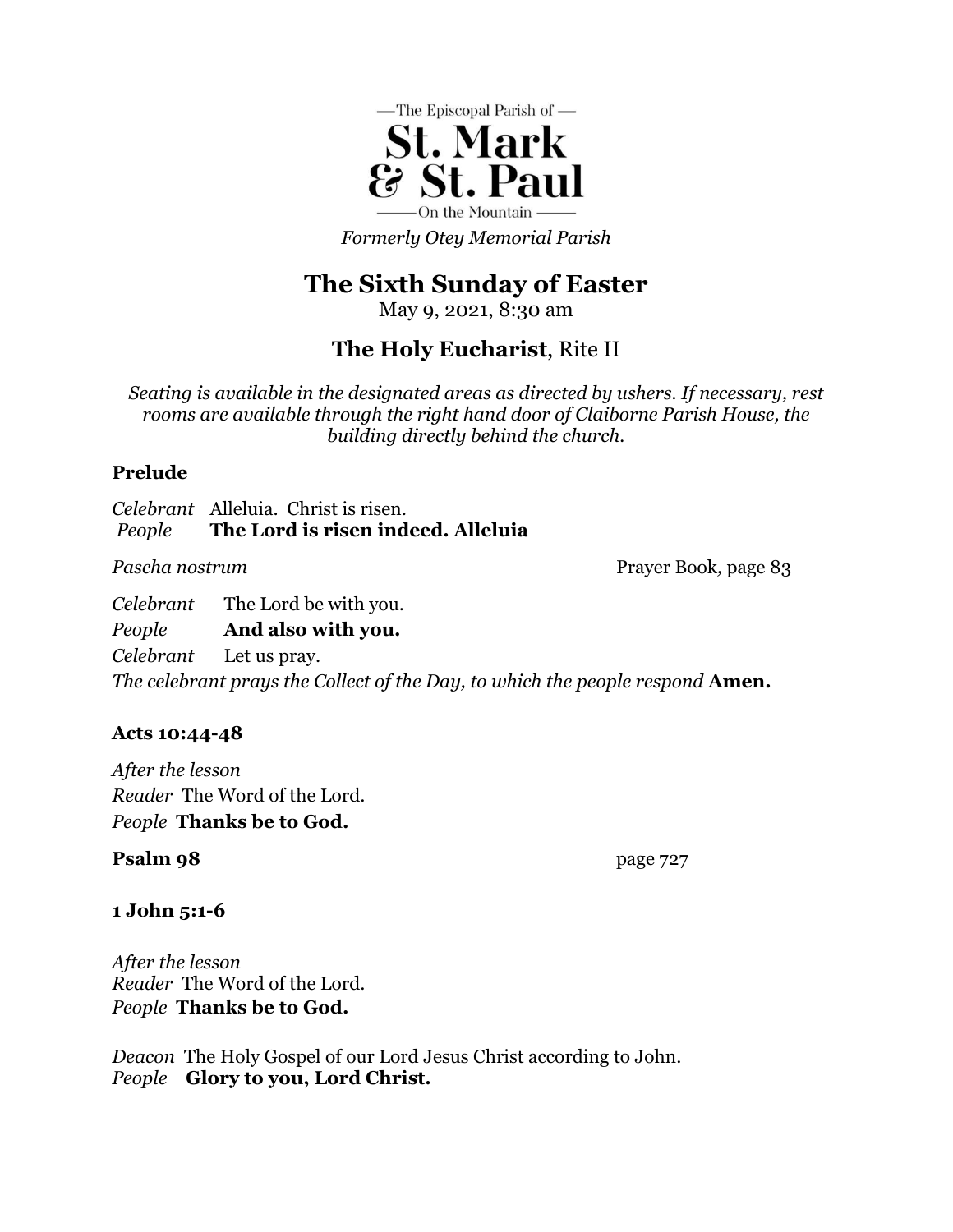#### **John 15:9-17**

*After the Gospel Deacon* The Gospel of the Lord. *People* **Praise to you, Lord Christ.**

| Sermon                                | Rob Lamborn |
|---------------------------------------|-------------|
| <b>The Nicene Creed</b>               | page 358    |
| <b>Prayers of the People, Form IV</b> | page 388    |
| <b>Confession of Sin</b>              | page 360    |
|                                       |             |

**The Peace** page 360 *In greeting each other in the name of the Lord, keep at least 6 feet distant.*

#### **Announcements**

#### **Offertory**

| <b>The Great Thanksgiving (Eucharistic Prayer D)</b> | page 372 |
|------------------------------------------------------|----------|
|                                                      |          |

*Celebrant* As our Savior Christ has taught us, we now pray.

*All*

**Our Father in heaven, hallowed be your Name, your kingdom come, your will be done, on earth as in heaven. Give us today our daily bread. Forgive us our sins as we forgive those who sin against us. Save us from the time of trial, and deliver us from evil. For the kingdom, the power, and the glory are yours, now and for ever. Amen.**

*The Celebrant breaks the consecrated Bread. A period of silence is kept. Celebrant* Alleluia. Christ our Passover is sacrificed for us *People* **Therefore let us keep the feast. Alleluia.**

*When Bread and Wine are ready for distribution, the Celebrant says* The gifts of God for the people of God.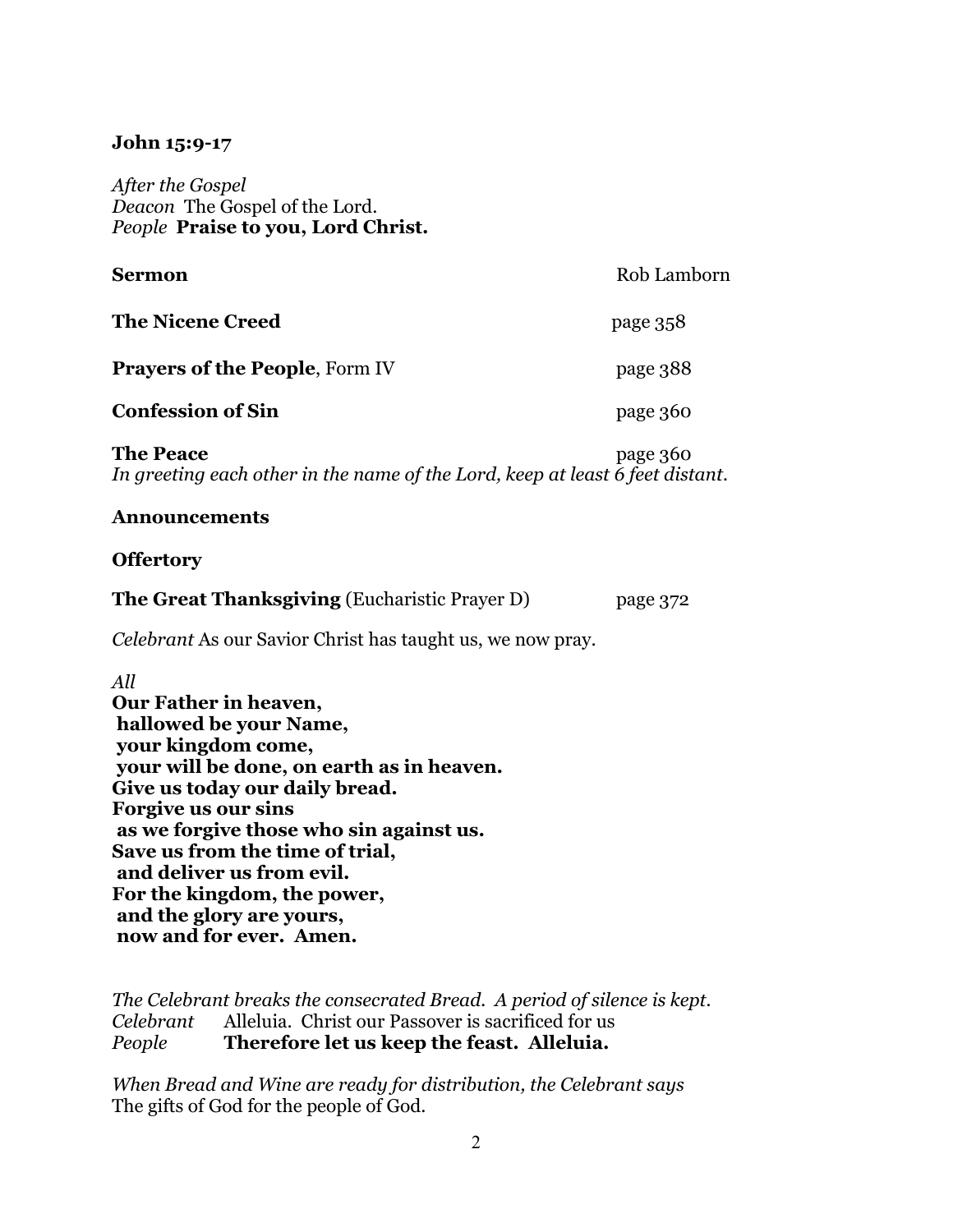#### **Communion of the People**

*All baptized Christians are welcome to receive Communion. Be sure to maintain 6 feet of distance from anyone outside your household at all times. Extend your arms fully and cup your hands to receive the bread without touching. Gluten-free wafers are available; simply ask the priest. Since COVID-19 is not a food or beverage-borne disease, and attendees at this service are fully vaccinated, there is now a choice how to receive the consecrated Wine. You may unmask and receive via the common cup to your left, or remain masked and take one chalice per household from the altar rail to your right and consume the Sacrament once you return to your seat, then return the chalice to the rail after the service.*

#### **Sending forth of Eucharistic Visitors** *(if needed)*

(in unison) **In the name of this parish, we send you forth bearing these holy gifts, that those to whom you go may share with us in the communion of Christ's body and blood. We who are many are one body, because we all share one bread, one cup.**

#### **Postcommunion Prayer** page 366

*The Celebrant blesses the People, who respond* **Amen.**

*A Deacon dismisses the People, who respond* **Thanks be to God. Alleluia. Alleluia.**

#### **Postlude**

**The arrangement at the altar today** is given to the greater glory of God by by Leah Rhys in loving memory of her husband, Brinley Rhys.

#### **We are honoring our graduates this Sunday!**

#### **Elementary School**

Max Goodpaster - Sewanee Elementary

#### **High School**

Kenzie Keele - high school (granddaughter of Karen Keele) Caroline Lamborn - St. Andrews-Sewanee Christianna Taylor - Ringgold High School

#### **College**

Hayden Dunbar - University of the South Miller Robert Murray - University of the South Will Priest - University of the South Trevor Rhys - University of the South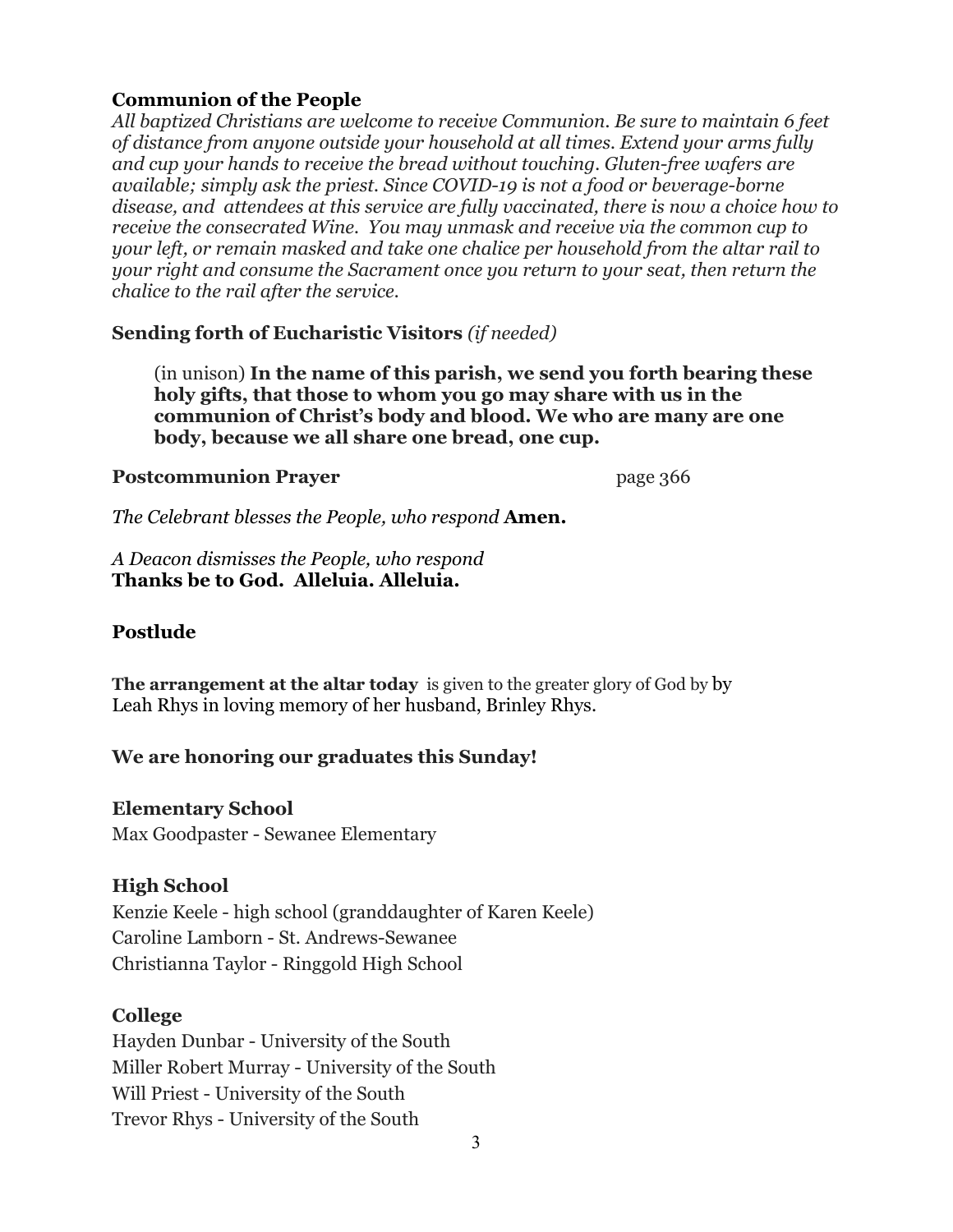Christian Taylor - University of Alabama in Huntsville

#### **Graduate School**

David Boyd - School of Theology Ted Clarkson - School of Theology Mercedes Clements - School of Theology

#### **Other**

Beth Chamberlain - Metagem Institute, certification in spiritual direction and accompaniment

Readers - Alec Moseley, Sue Moseley Intercessor – Video – Dorothy Gates & Meghan Mazur Ushers – Karen Keele, Linda Lankewicz Flowers - Ken Taylor Altar Guild - George Dick

**Anglican Cycle of Prayer:** The Anglican Church of Kenya **Diocesan Cycle of Prayer**: St. Paul's, Murfreesboro

**Prayer Requests:** Abu-Ali Abdur'Rahman, Alison Cane, Corky Carlisle, Pixie Dozier, Barb Ford, Catherine Garcia, Anne Griffin, Misty Isbel, Ariel Jones, David Kearley, Michelle King, Sandy King, Thressa Privett, George Ramseur, Jennifer Sturgis Roberts, and those others we name.

**Birthdays**: Kelly Kietzke, Lee Howick, Carolyn Bruce, Shea Gatta, Belen Wilson-Rodriguez, Hunter Craighill

**Setup and take-down**: If you would like to help set up for outdoor worship (after the 8:30 service) or put the furnishings and other items away after the 11:00 service, please see the Rev. David Goodpaster. Many hands make light work!

**The 8:30am service will be offered online** and afterward on our Facebook page and at 11:00am and afterward on our YouTube channel. People who have been through the entire vaccination course plus 2 weeks may attend at 8:30 in person in the church.

**The 11 am service** will take place outside (weather permitting) for everyone who does not have symptoms of COVID. In case of rain, the 11 am service will be in the church with limited seating and overflow in Kennerly Hall.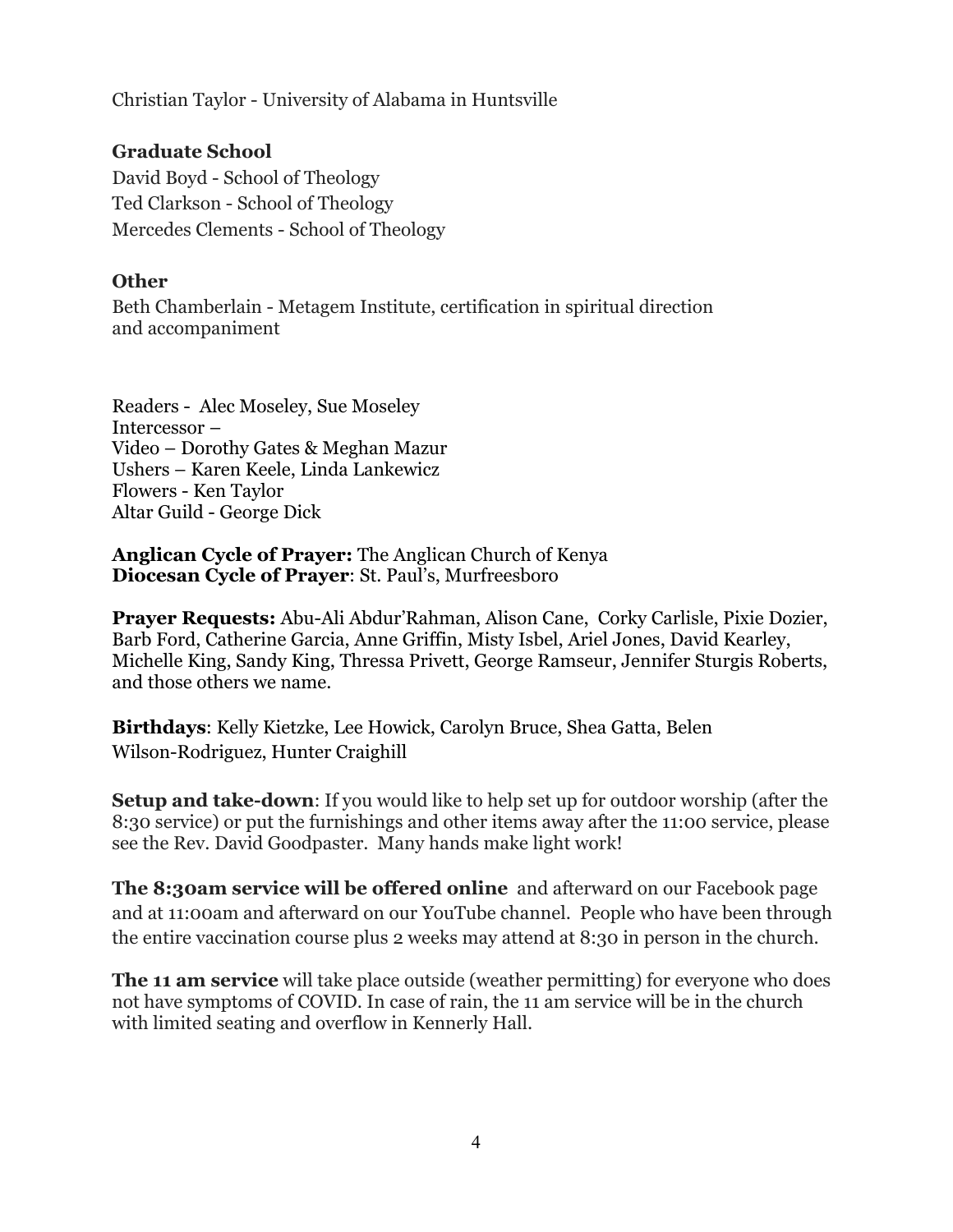**Summer worship schedule:** This year we will hold services at 8:30 and 10:00am during the months of June and July, returning to 8:30 and 11:00 at the beginning of August.

**Home Communion** is available from the clergy and lay Eucharistic Visitors with the goal that any parishioner not comfortable attending church in person will be able to receive safely once per month. If you would like Communion brought to you, please contact Deacon Betty Carpenter at deacon@stmarkstpaul.org.

**Godly Play Sunday School** - 9:30 am: **"The Synagogue and the Upper Room,** told by Barbara Prunty. [formation@stmarkstpaul.org](mailto:formation@stmarkstpaul.org) for the link.

**Sunday Forum, 9:30am-10:30am via Zoom:** This is the final Zoom meeting for Sunday Forum until fall. Barbara Ladd will talk about Opportunities for New Partnerships. One of the opportunities she will be discussing is Isaiah House. Please join us 9:30-10:30 using the link below:

Zoom info: [GhWdGk3Z1YxRjVOVGpSMnNIdz09](https://us02web.zoom.us/j/81949212720?pwd=dE5rbGhWdGk3Z1YxRjVOVGpSMnNIdz09) Meeting ID: 819 4921 2720 Passcode: 980868 Or dial on your telephone: +1 312 626 6799, Meeting ID: 819 4921

2720; Passcode: 980868.

**Ascension Day**: The Holy Eucharist will be celebrated in the church at 12:15pm on Thursday, May 13.

**Fire on the Mountain Youth Sunday School** (grades 6-12) – Year-end party at Lake Cheston Sunday, May 23 at 1:00 pm.

**CAC continues its work of serving the needy** with food and in other ways. Director David Goodpaster is staffing CAC, taking sensible precautions while serving people in need 9 to 11am, Monday through Friday. Please call 931-598-5927.